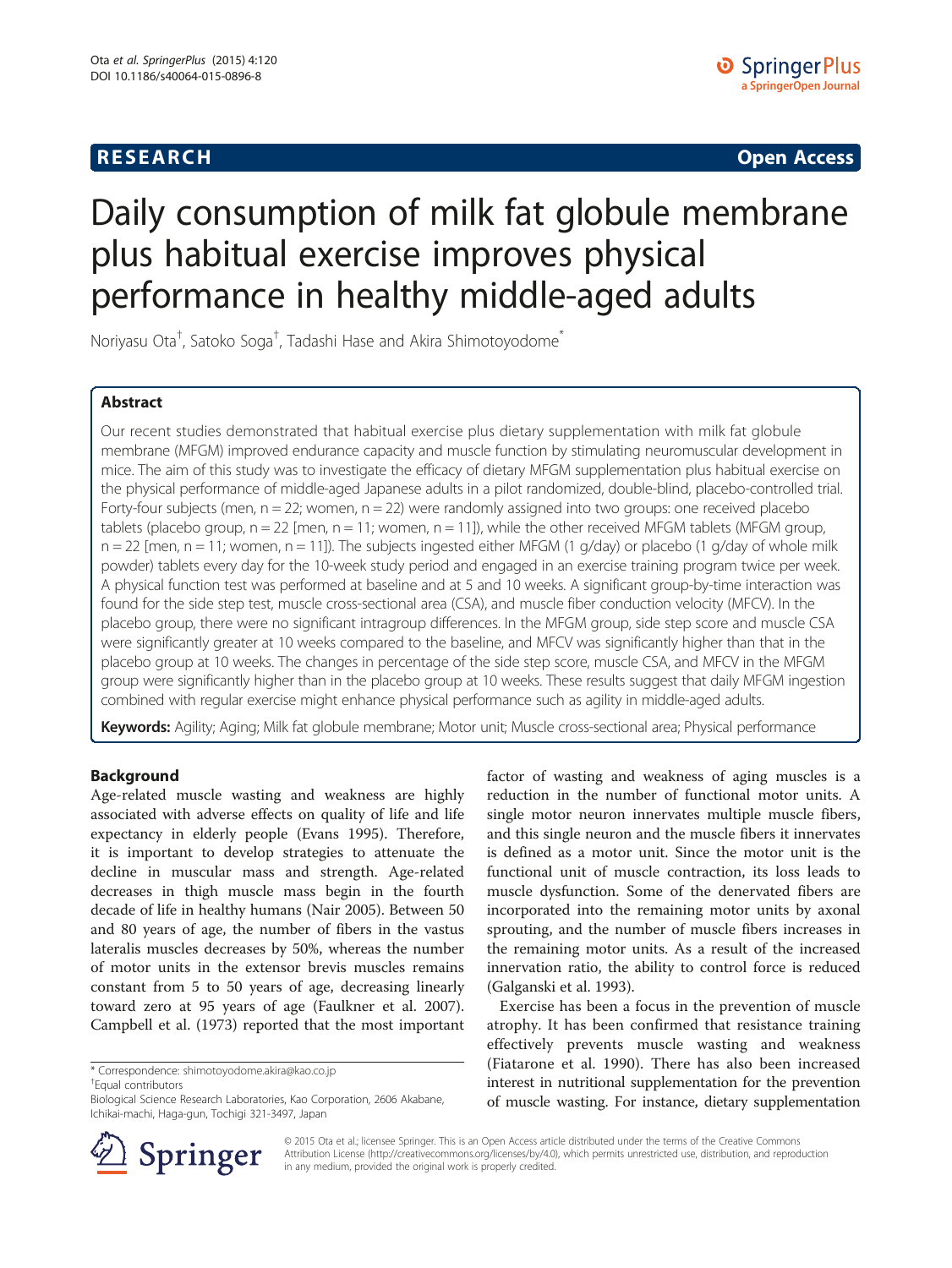with amino acids (Kim et al. [2012\)](#page-7-0) or tea catechins (Kim et al. [2013](#page-7-0)) in combination with moderate-intensity exercise improved walking ability and muscle mass in elderly individuals.

Recent studies have demonstrated that the consumption of whole milk after resistance training can improve body composition and protein synthesis as well as muscle mass in young adults (Elliot et al. [2006](#page-6-0), Josse et al. [2010,](#page-7-0) Wilkinson et al. [2007\)](#page-7-0). However, Kukuljan et al. ([2009\)](#page-7-0) reported that the daily consumption of low-fat fortified milk did not enhance the effects of resistance training on skeletal muscle size, strength, or function; thus, results regarding the benefits of milk consumption on muscle mass and strength are controversial. Milk is composed of 3–5% fat, which is distributed in the form of spherical droplets or globules in an emulsion. The triglyceride core of the milk fat globules is surrounded by a thin membrane called the milk fat globule membrane (MFGM), a highly complex structure derived from different protein and lipid components of milk (Cavaletto et al. [2008\)](#page-6-0). Although the biological importance of MFGM remains under study, we recently found that the combination of dietary supplementation with MFGM plus habitual exercise suppressed the aging-associated deterioration of muscle mass and strength via development of the neuromuscular junction (NMJ), the synapse of motor units, in senescenceaccelerated mice (Haramizu et al. [2014a](#page-7-0)). We also demonstrated that dietary MFGM combined with regular exercise improved endurance capacity in mice (Haramizu et al. [2014b](#page-7-0)).

Therefore, the aim of the present study was to investigate the efficacy of dietary MFGM supplementation plus habitual exercise on physical performance and muscle mass and strength in middle-aged adults. Since a recent epidemiological study in Japan showed that muscle wasting and weakness begins at the age of 50 years (Shimokata et al. [2014\)](#page-7-0), we conducted this randomized, double-blind, placebo-controlled trial of middle-aged Japanese adults.

## Methods

## Subjects

Twenty-two male (50–67 years) and 22 female (50–69 years) healthy volunteer subjects were enrolled in this study. Subjects were excluded from the study if they had coronary heart disease or uncontrolled hypertension or participated in resistance training in their daily life. Written informed consent was obtained from the subjects after being fully informed regarding the details and methods of this study. The study was performed under the supervision of an occupational health physician in accordance with the regulations of the Kao Corporation Ethics Committee for Internal Clinical Studies and in conformity with the Helsinki Declaration.

## Study protocol

A double-blind randomized controlled trial design was used. The randomization procedure was conducted by a person who was not involved in the study, and the subjects and test staff remained unaware of the assignments throughout its duration. The subjects were randomly assigned into one of two groups: one received placebo tablets (placebo group,  $n = 22$ : men,  $n = 11$ ; women,  $n = 11$ ) and the other received MFGM tablets (MFGM group,  $n = 22$ : men,  $n = 11$ ; women,  $n = 11$ ). Subjects ingested the MFGM-containing or placebo tablets every day during the 10-week study period and engaged in the exercise training twice per week. Subjects were instructed not to change their daily exercise intensity or diet during the study period. To monitor their daily activities, the subjects wore an electronic pedometer and recorded their energy expenditure throughout their daily activities. To monitor their dairy product intake, they were given record sheets that were collected every 5 weeks on which they recorded the amount of milk and/or dairy products.

## MFGM consumption

The tablets containing 167 mg MFGM/tablet were produced by direct compression of mixtures. The placebo tablet was prepared using whole milk powder instead of MFGM. The placebo tablets had an indistinguishably similar shape, taste, and texture as that of the MFGM tablets. Each subject consumed six MFGM tablets (1 g MFGM/day: equivalent to approximately 600 mL of milk) or the placebo (1 g whole milk powder/day) tablet daily for 10 weeks. On days with exercise training, the subjects were instructed to consume the tablets within 1 hour before the training. On the other days, the subjects were instructed to ingest the tablets during their daily routines.

The MFGM was prepared from buttermilk by filtering and centrifugation, and the MFGM and whole milk powder compositions were analyzed at Japan Food Research Laboratories (Tokyo, Japan). The MFGM composition was 53.4% protein, 24.2% fat, 12.2% carbohydrate, 18.4% phospholipids (4.95% phosphatidylcholine, 5.10% phosphatidylethanolamine, 1.62% phosphatidylinositol, 1.90% phosphatidylserine, 3.81% sphingomyelin, and other phospholipids), 5.1% ash, and 5.1% moisture. The composition of the whole milk powder (Meiji Co., Tokyo, Japan) was 26.8% protein, 26.0% fat, 38.3% carbohydrate, 0.322% phospholipids (0.076% phosphatidylcholine, 0.035% phosphatidylethanolamine, 0.044% phosphatidylinositol, 0.044% phosphatidylserine, 0.067% sphingomyelin, and other phospholipids), 5.8% ash, and 3.6% moisture.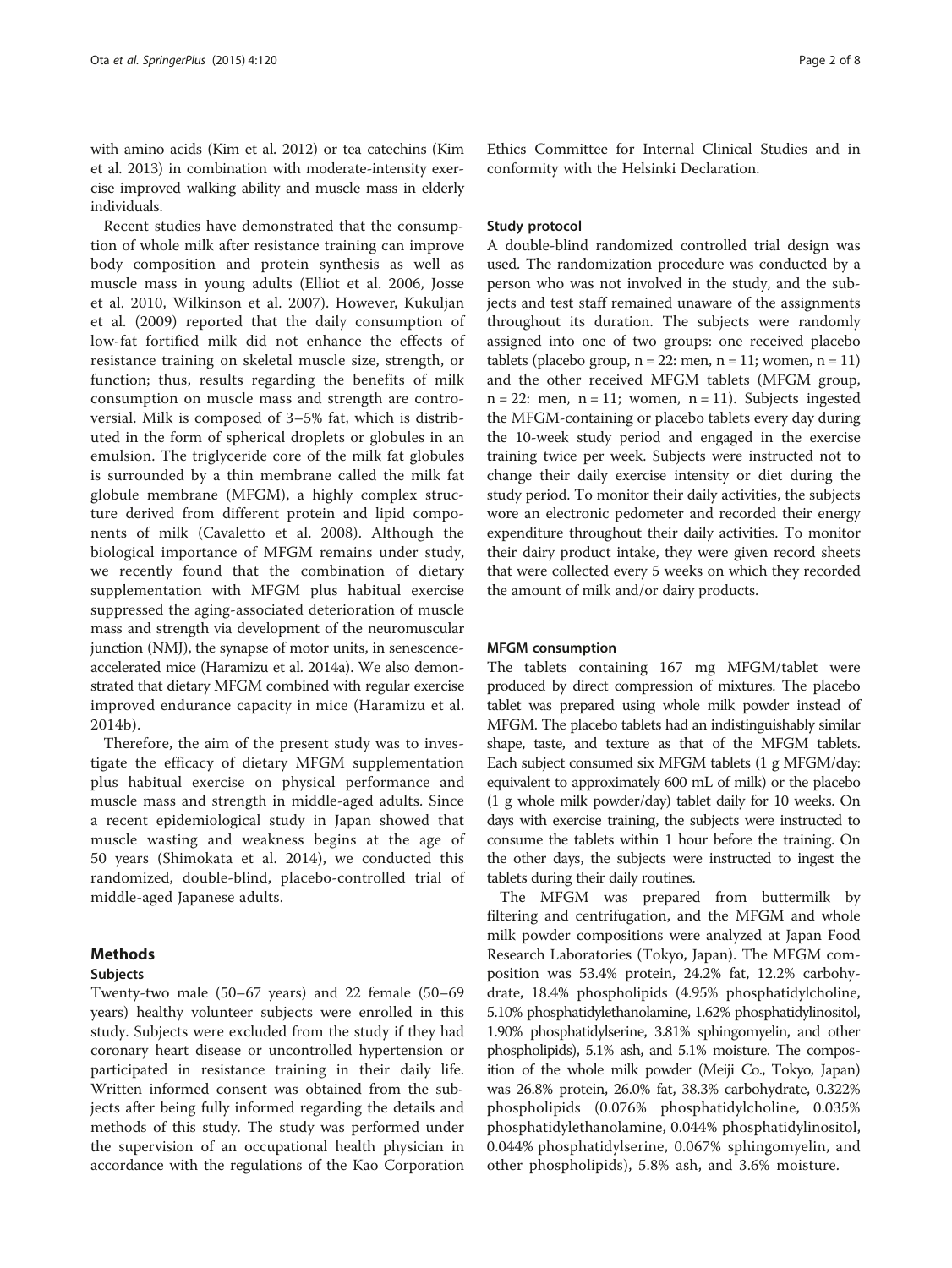## Exercise training

Each subject underwent exercise training twice weekly on nonconsecutive days for 10 weeks at the designated facility under a physician's supervision. The exercise consisted of 15-minute sessions each of walking and cycle training at moderate intensity, maintained at approximately 12–14 on the Borg Rating of Perceived Exertion scale (Borg [1982](#page-6-0)).

## Physical function test

The physical function testing comprised isometric and isokinetic muscle strength as well as side step and chair stand tests. Tests were conducted before and at 5 and 10 weeks of the interventional period. Muscle crosssectional area (CSA) was measured before and after the 10-week intervention.

## Anthropometric measurements

Height was measured before the interventional period. Body weight was measured on each visit. Measurements of height and body weight were used to calculate body mass index ( $\text{kg/m}^2$ ). Blood pressure was measured in the sedentary position after a 5-minute rest at an ambient temperature at 25°C using a mercury manometer.

## Blood sampling and analysis

Overnight fasting blood was collected for the serum tests from an intermediate vein of the forearm before the following function testing. Serum aspartate aminotransferase (AST), alanine aminotransferase (ALT), glucose, triglyceride, and total cholesterol were analyzed by SRL Inc. (Tokyo, Japan).

## Knee extension strength

Isometric knee extension strength of each leg was measured using a Force Measurement System for One Leg (T.K.K.5715; TAKEI Scientific Instruments Co., Niigata, Japan) equipped with a tensiometer D (T.K.K.5710e; TAKEI Scientific Instruments Co.) (Goto et al. [2014](#page-7-0)). The subjects performed two maximal 3-second voluntary contractions at 90° knee flexion with 10 seconds of rest between each attempt. The average muscle peak strength of each leg was calculated as the maximal isometric knee extension strength.

## Leg extension strength

The isokinetic leg extension strength of each leg was measured using a StrengthErgo 240 (Mitsubishi Electric Co., Tokyo, Japan). Each subject rode on the apparatus and pedaled at maximum effort five times. The peak muscle strength of the right and left legs was calculated as the maximal isokinetic leg extension strength.

#### Side step test

Side step test performance was measured as an indicator of agility and coordination. The subject stood at a center line, stepped 100 cm to the side and touched a line with the closest foot, stepped back to the center, and then stepped 100 cm to the other side and back to the center again for one complete cycle (Sawada et al. [2010\)](#page-7-0). The number of steps performed within 20 seconds was counted.

## Chair stand test

Chair stand test performance was measured as an indicator of muscular endurance and agility. The subjects stood up and sat down five times with their arms folded in front of their chests as quickly as possible on a firm chair (Jones et al. [1999\)](#page-7-0). The time required to complete five cycles was measured.

## Muscle CSA

To obtain the CSA of the quadriceps muscles, magnetic resonance imaging of each thigh was obtained using a 1.5 T superconducting system (EXCELART Vantage 1.5 T; Toshiba Medical Systems Co., Japan, Tokyo, Japan). The thigh image obtained 100 mm proximal to the knee joint was utilized for calculation of the CSA using a SCION image (Goto et al. [2011\)](#page-7-0).

## Surface electromyography (EMG)

Surface EMG signals of the intermediate portion of the right vastus medialis were detected during a knee extension strength measurement with a multiple electrode composed of eight parallel platinum wires (diameter, 1.0 mm; length, 10.0 mm; distance between each electrode, 5.0 mm; Unique Medical, Tokyo, Japan). After preparing the skin with an alcohol swab to reduce impedance, the electrode was installed directly on the skin surface vertical to the underlying muscle fibers and then fixed with stretching rubber. The EMG signal was amplified using a differential bioelectric amplifier (AB-611 J; Nihon-Kohden Co., Tokyo, Japan). The frequency range of the amplifier was set at 5–1000 Hz. After the A/D conversion, the root mean square (RMS) amplitude and motor unit recruitment level were calculated using a time epoch of 1 second for the EMG. Muscle fiber conduction velocity (MFCV) was estimated using crosscorrelation, and signals with correlation coefficients of ≥0.8 were adopted to calculate the MFCV (Mito et al. [2006](#page-7-0)).

## Statistical analysis

All evaluation variables are presented as means ± SEM. A 2-way ANOVA (analysis of variance) using the time point as the repeated measure and the group as the nonrepeated measure was performed. When a significant group-by-time interaction was observed, an unpaired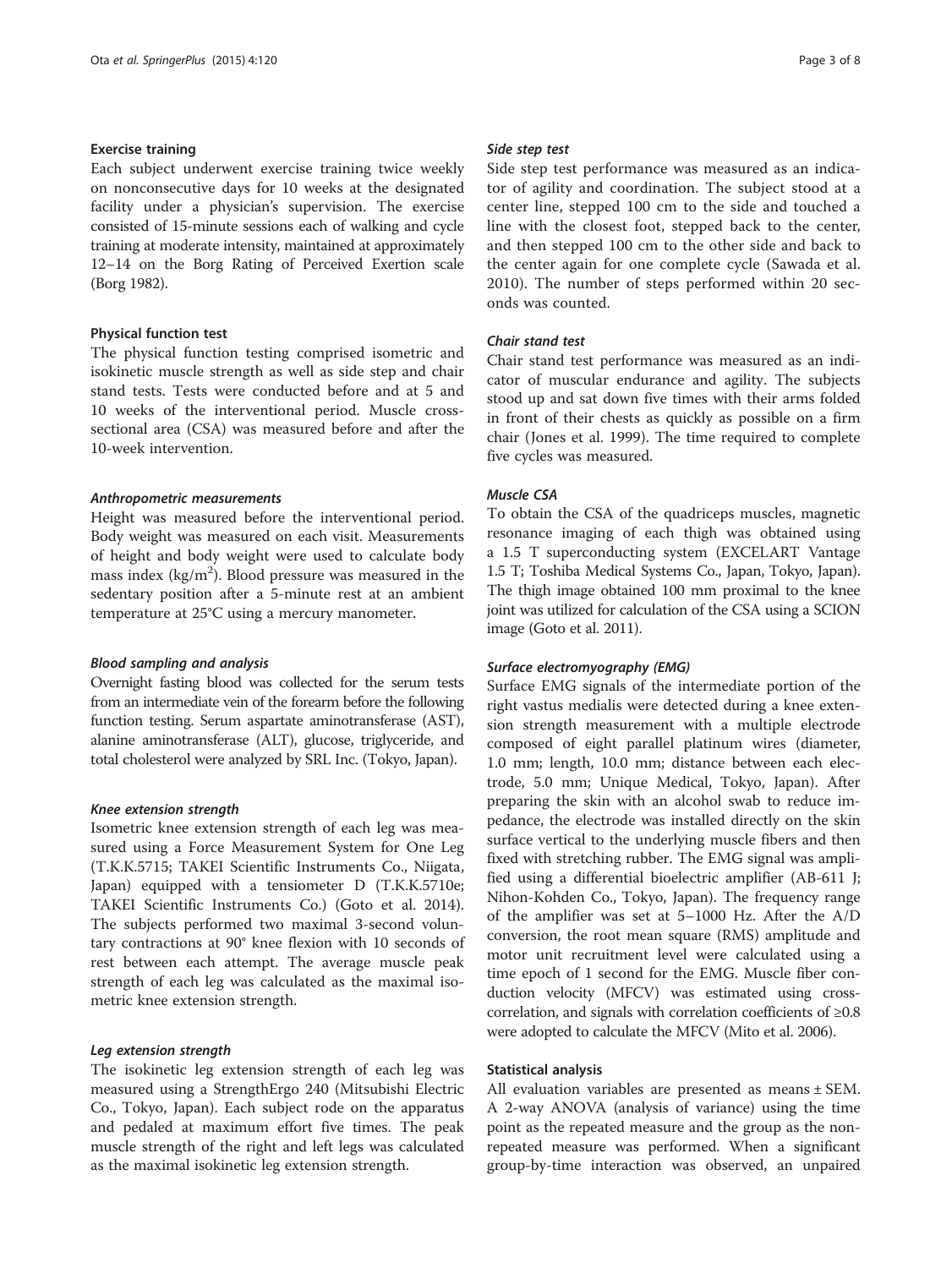t-test was used for intergroup comparison at each time point, and the Bonferroni post hoc test was used for intragroup comparison during the interventional period. In a separate analysis, change in percentage from baseline to 10 weeks was evaluated using the unpaired t-test for intergroup comparison and the paired t-test for intragroup comparison. For the statistical analysis, STATVIEW for WINDOWS software (SAS Institute Inc., Cary, NC, USA) was used. All P values were two-tailed, and those <0.05 were considered statistically significant.

## Results

#### Subjects and compliance

The subjects' baseline characteristics were similar between groups (Table 1). The subjects tolerated the intervention protocol well, and the overall compliance rate was >98%. There was no report of adverse side effects from the test tablets. Nine subjects (placebo =  $6$ ,  $MFGM = 3$ ) were unable to complete the study after randomization because of a lack of motivation for training  $(n = 5)$  and private reasons unrelated to the intervention  $(n = 4)$ . Energy expenditure through daily activities calculated using an electronic pedometer during weeks 0, 5, and 10 in the MFGM group were  $1639 \pm 56$ , 1724  $\pm$ 61, and  $1739 \pm 60$  kcal/day; in the placebo group, they were  $1749 \pm 57$ ,  $1845 \pm 66$ , and  $1861 \pm 77$  kcal/day, respectively. The average daily intake of milk and dairy products such as yogurt, cheese, butter, and milk beverages during weeks 0, 5, and 10 in the MFGM group were  $147 \pm 22$ ,  $135 \pm 25$ , and  $166 \pm 30$  g/day; in the placebo group, they were  $143 \pm 27$ ,  $138 \pm 25$ , and  $155 \pm 26$  g/day, respectively. No significant inter- or intragroup differences were noted in energy expenditure by daily activities and dairy intake. Likewise, there were no major changes in exercise or diet volume during the study period (other data not shown).

## Effect on anthropometric values and serum variables

No overall changes in body weight or blood pressure were observed during the interventional period (data not shown). There were no clinically significant changes in fasting serum aspartate aminotransferase, alanine aminotransferase, glucose, triglyceride, and total cholesterol level during the 10-week intervention (Table [2\)](#page-4-0). Regarding the serum variables, mean values did not deviate from the Japanese standard values [\(SRL Inc. homepage](#page-7-0)) throughout the interventional period.

## Effect on muscle strength, physical function, and muscle **CSA**

After 10 weeks of intervention, a significant group-bytime interaction was found for the side step test and muscle CSA (Table [3](#page-5-0)). No significant change was noted in the placebo group. In the MFGM group, side step score and muscle CSA were significantly greater at 10 weeks than at the baseline. In addition, the changes from the baseline of the side step score and muscle CSA were significantly higher in the MFGM group than in the placebo group at 10 weeks. No significant groupby-time interaction was observed in the knee and leg extension strength and chair stand scores, whereas they were significantly increased from baseline to 10 weeks in the MFGM group. A significant time effect was found for the knee extension, leg extension, and chair stand tests. No significant changes were noted in the placebo group during the interventional period. In contrast, the knee extension and leg extension strength, and chair stand scores were significantly improved at 10 weeks compared with the baseline in the MFGM group.

## Effect on EMG parameters (RMS and MFCV)

RMS and MFCV values were derived from the vastus medialis muscles during isometric maximal voluntary contraction (Table [4\)](#page-5-0). A significant group-by-time interaction was found for MFCV during the interventional

|                    | <b>Total</b>    |                 | Women           |                 | Men             |                 |
|--------------------|-----------------|-----------------|-----------------|-----------------|-----------------|-----------------|
|                    | Placebo         | <b>MFGM</b>     | Placebo         | <b>MFGM</b>     | Placebo         | <b>MFGM</b>     |
|                    | $(n = 22)$      | $(n = 22)$      | $(n = 11)$      | $(n = 11)$      | $(n = 11)$      | $(n = 11)$      |
| Age, years         | $59.0 \pm 1.4$  | $57.6 \pm 1.2$  | $59.5 \pm 2.0$  | $57.9 \pm 1.7$  | $58.5 \pm 2.1$  | $57.3 \pm 1.7$  |
| Height, cm         | $160.7 \pm 1.8$ | $161.2 \pm 2.1$ | $153.9 \pm 1.6$ | $153.7 \pm 2.1$ | $167.5 + 1.2$   | $168.6 \pm 1.9$ |
| Body weight, kg    | $62.3 \pm 2.2$  | $59.9 \pm 2.3$  | $55.2 \pm 1.7$  | $53.8 \pm 3.0$  | $69.5 \pm 2.6$  | $66.1 \pm 2.2$  |
| Body mass index    | $74.0 + 0.6$    | $23.0 \pm 0.7$  | $23.3 \pm 0.7$  | $22.8 \pm 1.3$  | $24.8 \pm 1.0$  | $23.3 \pm 0.7$  |
| Knee extension, kg | $34.0 \pm 3.1$  | $36.4 \pm 3.1$  | $23.4 + 1.4$    | $25.5 \pm 2.6$  | $44.7 + 4.1$    | $47.4 \pm 3.0$  |
| Leg extension, Nm  | $100.8 \pm 7.8$ | $101.1 \pm 8.4$ | $70.7 \pm 5.5$  | $71.5 \pm 6.5$  | $130.9 \pm 6.9$ | $130.7 \pm 8.9$ |
| Systolic BP, mmHg  | $122.3 \pm 3.6$ | $124.0 + 4.8$   | $118.1 + 4.1$   | $118.3 + 3.0$   | $126.5 + 5.9$   | $129.7 + 9.0$   |
| Diastolic BP, mmHq | $76.4 \pm 2.9$  | $76.4 \pm 2.8$  | $69.8 \pm 3.1$  | $69.0 \pm 2.3$  | $82.9 \pm 4.0$  | $83.7 \pm 4.2$  |

MFGM, milk fat globule membrane; BP, blood pressure.

Values are means ± SEM. Measurements did not differ between groups.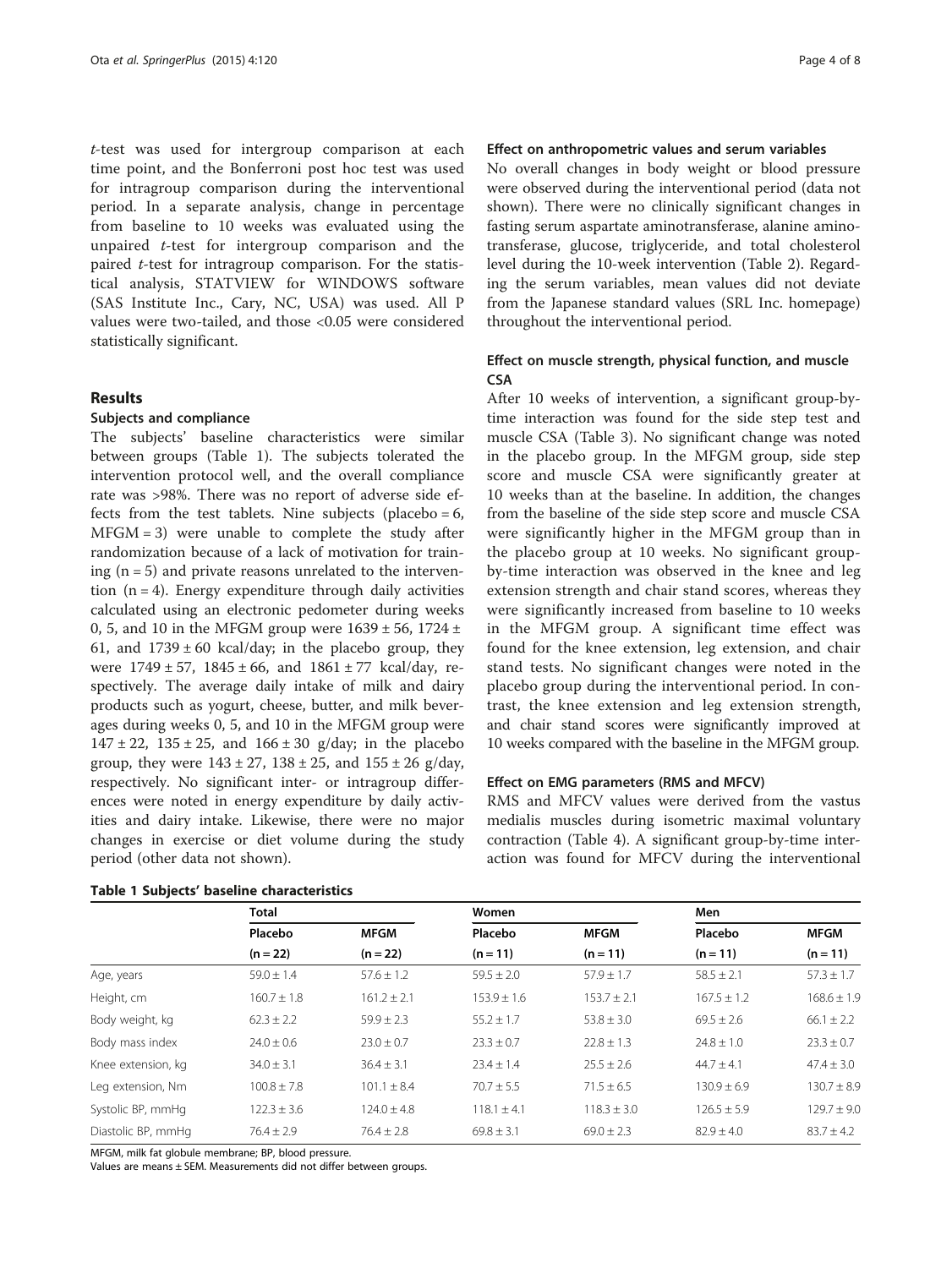|                                  |                                    | Placebo         | <b>MFGM</b>     | ANOVA $(G \times T)$ |
|----------------------------------|------------------------------------|-----------------|-----------------|----------------------|
|                                  |                                    |                 |                 | P-value              |
| Aspartate aminotransferase, IU/L | baseline                           | $24.5 \pm 1.82$ | $22.1 \pm 0.98$ | 0.591                |
|                                  | 5 weeks                            | $25.1 \pm 2.53$ | $22.3 \pm 0.77$ |                      |
|                                  | 10 weeks                           | $24.1 \pm 1.52$ | $22.7 \pm 1.06$ |                      |
|                                  | $\Delta$ 10 weeks (%) <sup>a</sup> | $1.0 \pm 5.3$   | $5.1 \pm 5.0$   |                      |
| Alanine aminotransferase, IU/L   | baseline                           | $25.1 \pm 4.33$ | $20.1 \pm 2.02$ | 0.674                |
|                                  | 5 weeks                            | $23.7 \pm 4.49$ | $18.8 \pm 2.03$ |                      |
|                                  | 10 weeks                           | $22.9 \pm 2.79$ | $19.7 \pm 2.38$ |                      |
|                                  | $\Delta$ 10 weeks (%) <sup>a</sup> | - 0.1 $\pm$ 7.3 | $1.7 \pm 6.6$   |                      |
| Glucose, mg/dl                   | baseline                           | $93.3 \pm 2.01$ | $90.4 \pm 2.13$ | 0.827                |
|                                  | 5 weeks                            | $93.4 \pm 2.81$ | $90.5 \pm 2.21$ |                      |
|                                  | 10 weeks                           | $90.4 \pm 2.22$ | $88.6 \pm 1.96$ |                      |
|                                  | $\Delta$ 10 weeks (%) <sup>a</sup> | $-3.0 \pm 1.8$  | $-1.8 \pm 1.2$  |                      |
| Triglyceride, mg/dl              | baseline                           | $132 \pm 12.7$  | $104 \pm 9.4$   | 0.536                |
|                                  | 5 weeks                            | $103 \pm 10.2$  | $89 \pm 6.4$    |                      |
|                                  | 10 weeks                           | $109 \pm 10.9$  | $95 \pm 8.6$    |                      |
|                                  | $\Delta$ 10 weeks (%) <sup>a</sup> | $-12.3 \pm 6.7$ | $-2.6 \pm 8.9$  |                      |
| Total cholesterol, mg/dl         | baseline                           | $206 \pm 9.2$   | $219 \pm 9.8$   | 0.190                |
|                                  | 5 weeks                            | $210 \pm 10.8$  | $221 \pm 9.8$   |                      |
|                                  | 10 weeks                           | $211 \pm 9.9$   | $212 \pm 7.5$   |                      |
|                                  | $\Delta$ 10 weeks (%) <sup>a</sup> | $2.9 \pm 2.3$   | $-2.0 \pm 2.0$  |                      |

## <span id="page-4-0"></span>Table 2 Values of serum variables before and after the intervention

MFGM, milk fat globule membrane; ANOVA, analysis of variance.

Values are means ± SEM of 16 (placebo group [women, n = 7; men, n = 9]) and 19 (MFGM group [women, n = 11; men, n = 8]) subjects.

a The value is the percentage change from the baseline to 10 weeks. Repeated-measures ANOVA for the group-by-time interaction (G × T) during the interventional period.

period. In the placebo group, the MFCV significantly decreased at 10 weeks compared with the baseline. The MFCV and the change from the baseline were significantly higher in the MFGM group than the placebo group at 10 weeks. A significant time effect was found for RMS, an indicator of motor unit recruitment. Whereas no significant difference was noted between the groups, the RMS was significantly increased at 10 weeks compared with the baseline in the MFGM group.

## **Discussion**

To our knowledge, the present study is the first to demonstrate the combination of MFGM intake and habitual exercise improved physical performance such as agility in middle-aged adults.

Habitual exercise alone (placebo group) did not exhibit significant effects on physical performance or muscle strength in this study. In a review, Lynch et al. ([2007](#page-7-0)) suggested that resistance training is the most effective exercise for slowing muscle wasting and maintaining or improving muscle strength, whereas moderate aerobic training is effective for increasing cardiovascular fitness. The lack of efficacy of habitual exercise alone may be

due to the moderate intensity of the exercise program (Borg [1982](#page-6-0)) used in our study. Interestingly, when the exercise program at moderate intensity for 10 weeks was combined with dietary supplementation of MFGM, the side step performance, which requires agility and coordination in the lower limbs, and the quadriceps muscles CSA significantly increased even though there was no change in whole body composition (BMI). The subjects performed the exercise training mainly using lower limbs (walking and cycle exercise) in this study. These results may indicate that the MFGM supplementation boost the beneficial effects of moderate exercise on the trained muscles topically. The results were compatible with those in our previous studies, which demonstrated that dietary MFGM plus habitual exercise improved physical performance and muscle mass and strength in mice (Haramizu et al. [2014a](#page-7-0), [b\)](#page-7-0).

Kim et al. [\(2012\)](#page-7-0) showed that the supplementation of amino acids (6 g/d) combined with habitual exercise improved muscle mass and strength in women with sarcopenia. In this study, amino acid (including protein) supplementation from MFGM or whole milk powder (1 g/d) was only 0.534 g and 0.268 g daily, respectively.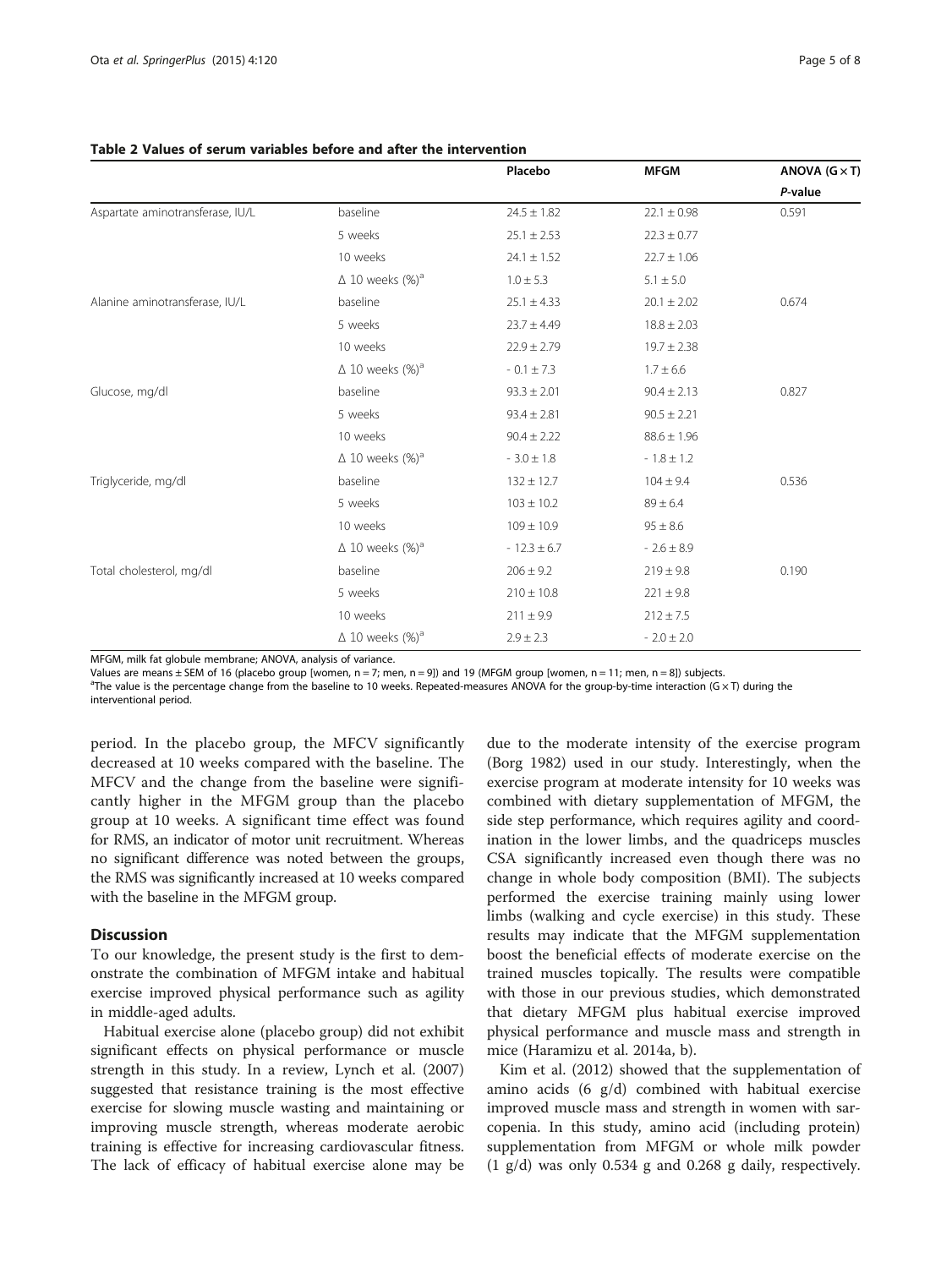|                             |                                    | Placebo          | <b>MFGM</b>                  | ANOVA $(G \times T)$ |
|-----------------------------|------------------------------------|------------------|------------------------------|----------------------|
|                             |                                    |                  |                              | P-value              |
| Knee extension, kg          | baseline                           | $32.2 \pm 3.1$   | $34.1 \pm 3.2$               | 0.642                |
|                             | 5 weeks                            | $33.3 \pm 3.1$   | $35.9 \pm 3.6$               |                      |
|                             | 10 weeks                           | $33.8 \pm 3.2$   | $37.1 \pm 3.8$               |                      |
|                             | $\Delta$ 10 weeks (%) <sup>a</sup> | $6.0 \pm 4.0$    | $9.7 \pm 3.4^d$              |                      |
| Leg extension, Nm           | baseline                           | $102.9 \pm 9.6$  | $97.4 \pm 8.6$               | 0.567                |
|                             | 5 weeks                            | $108.4 \pm 11.0$ | $102.0 \pm 8.8$              |                      |
|                             | 10 weeks                           | $107.1 \pm 10.6$ | $103.8 \pm 8.4$              |                      |
|                             | $\Delta$ 10 weeks (%) <sup>a</sup> | $4.2 \pm 2.6$    | $6.4 \pm 2.0^d$              |                      |
| Side step test, times       | baseline                           | $32.5 \pm 1.6$   | $32.3 \pm 1.5$               | 0.047                |
|                             | 5 weeks                            | $33.5 \pm 1.6$   | $34.3 \pm 1.5^{b}$           |                      |
|                             | 10 weeks                           | $33.3 \pm 1.6$   | $34.4 \pm 1.5^{b}$           |                      |
|                             | $\Delta$ 10 weeks (%) <sup>a</sup> | $2.4 \pm 1.3$    | $6.8\pm1.6^{\circ}$ d        |                      |
| Chair stand test, sec       | baseline                           | $5.7 \pm 0.4$    | $5.9 \pm 0.4$                | 0.590                |
|                             | 5 weeks                            | $5.6 \pm 0.3$    | $5.5 \pm 0.4$                |                      |
|                             | 10 weeks                           | $5.4 \pm 0.4$    | $5.3 \pm 0.4$                |                      |
|                             | $\Delta$ 10 weeks (%) <sup>a</sup> | $-4.6 \pm 3.3$   | $-10.4 \pm 2.3$ <sup>d</sup> |                      |
| Muscle CSA, cm <sup>2</sup> | baseline                           | $129.2 \pm 7.4$  | $116.2 \pm 5.7$              | 0.025                |
|                             | 10 weeks                           | $129.4 \pm 7.0$  | $120.6 \pm 5.7^b$            |                      |
|                             | $\Delta$ 10 weeks (%) <sup>a</sup> | $0.4 \pm 1.0$    | $4.0\pm1.1^{\rm c,~d}$       |                      |

## <span id="page-5-0"></span>Table 3 Muscle strength, physical functions, and muscle cross-sectional area values before and after the intervention

MFGM, milk fat globule membrane; ANOVA, analysis of variance; CSA, cross-sectional area.

Values are means ± SEM of 16 (placebo group [women, n = 7; men, n = 9]) and 19 (MFGM group [women, n = 11; men, n = 8]) subjects.

<sup>a</sup>The value is the percentage change from the baseline to 10 weeks. Repeated-measures ANOVA for the group-by-time interaction (G × T) during the interventional period. <sup>b</sup>There was a significant difference from the baseline during the interventional period, as determined using the Bonferroni test (P < 0.05). There was a significant difference from the baseline to 10 weeks in significant difference between the two groups in results of the unpaired t-test (P < 0.05). There was a significant difference from the baseline to 10 weeks in<br>results of the paired t-test (P < 0.05) results of the paired *t*-test ( $P < 0.05$ ).

|             |                                    | Placebo                      | MFGM                    | ANOVA $(G \times T)$ |
|-------------|------------------------------------|------------------------------|-------------------------|----------------------|
|             |                                    |                              |                         | P-value              |
| RMS, mV     | baseline                           | $0.133 \pm 0.017$            | $0.145 \pm 0.019$       | 0.778                |
|             | 5 weeks                            | $0.156 \pm 0.016$            | $0.172 \pm 0.019$       |                      |
|             | 10 weeks                           | $0.153 \pm 0.014$            | $0.175 \pm 0.022$       |                      |
|             | $\Delta$ 10 weeks (%) <sup>a</sup> | $27.3 \pm 10.6^{\circ}$      | $27.1 \pm 10.4^{\circ}$ |                      |
| MFCV, m/sec | baseline                           | $5.91 \pm 0.39$              | $5.77 \pm 0.32$         | 0.046                |
|             | 5 weeks                            | $5.02 \pm 0.48$              | $5.43 \pm 0.22$         |                      |
|             | 10 weeks                           | $4.17 \pm 0.45^b$            | $5.58 \pm 0.39^c$       |                      |
|             | $\Delta$ 10 weeks (%) <sup>a</sup> | $-27.2 \pm 8.2$ <sup>d</sup> | $1.1 \pm 8.9^{\circ}$   |                      |

## Table 4 Root mean square (RMS) amplitude of electromyogram (EMG) and muscle fiber conduction velocity (MFCV) values during maximal voluntary contraction in the vastus medialis

MFGM, milk fat globule membrane; ANOVA, analysis of variance.

Values are means ± SEM of 16 (placebo group [women, n = 7; men, n = 9]) and 19 (MFGM group [women, n = 11; men, n = 8]) subjects for RMS and 12 (placebo group [women, n = 5; men, n = 7]) and 16 (MFGM group [women, n = 10; men, n = 6]) subjects for MFCV, respectively.

 $a^{\dagger}$ The value is the percentage change from the baseline to 10 weeks. Repeated-measures ANOVA for the group-by-time interaction (G × T) during the interventional period. <sup>b</sup>There was a significant difference from the baseline during the interventional period, as determined using the Bonferroni test (P<0.05). There was a significant difference from the baseline to 10 weeks in significant difference between the two groups in results of the unpaired t-test (P < 0.05). <sup>d</sup>There was a significant difference from the baseline to 10 weeks in<br>results of the paired t-test (P < 0.05) results of the paired *t*-test ( $P < 0.05$ ).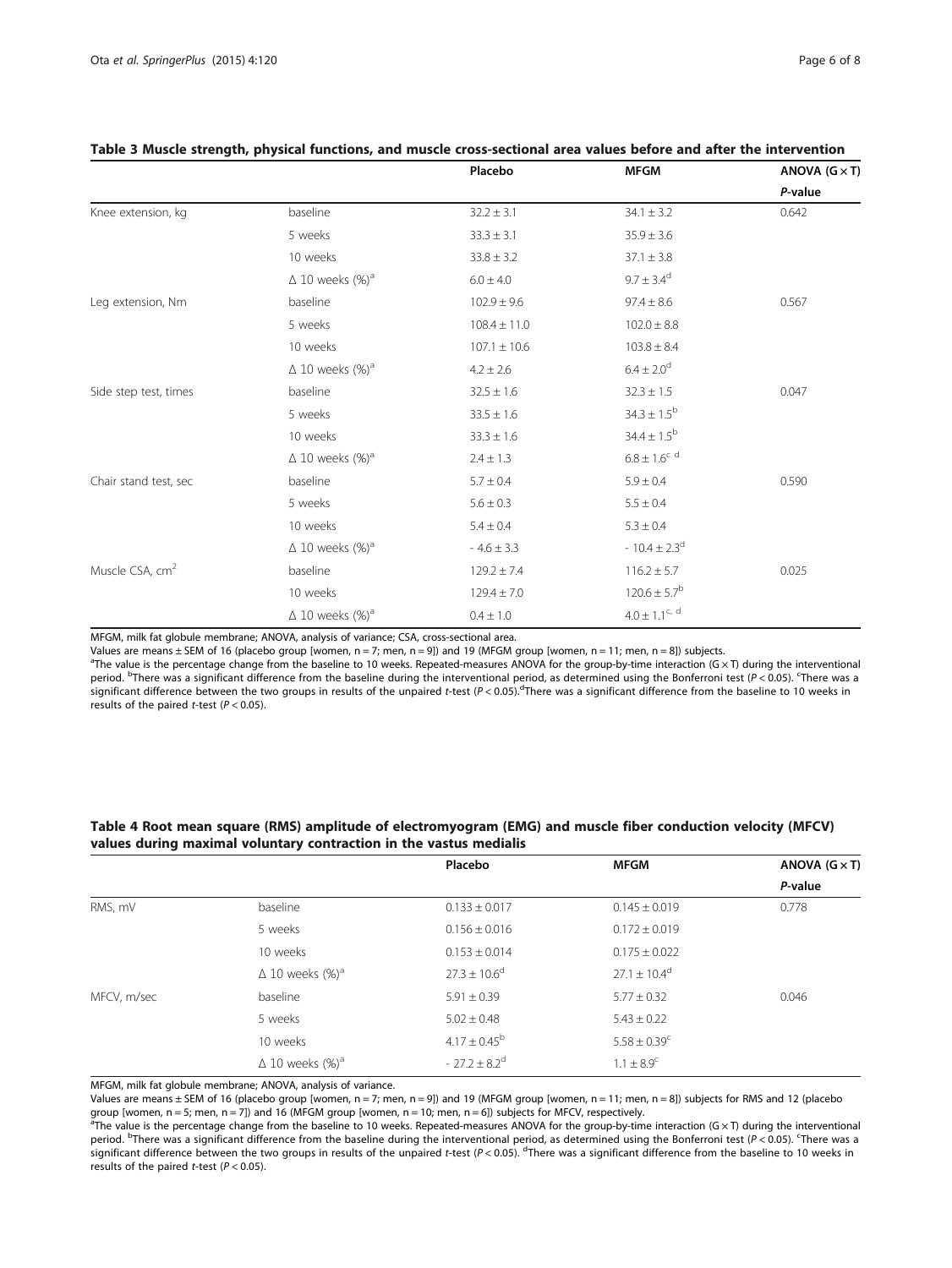<span id="page-6-0"></span>Our previous study in mice suggested that phospholipids, sphingomyelin in particular, might be one of the active components of MFGM promoting neuromuscular development (Haramizu et al. [2014a\)](#page-7-0). Therefore, the contribution of proteins or amino acids in MFGM to the beneficial effects on physical performance and muscle function seems only slight.

Dietary MFGM plus habitual exercise improved the side step score, an indicator of agility, the ability to make specific actions and movements both quickly and accurately (Vescovi [2006](#page-7-0)). Changes in muscle contraction velocity and agility in aging are highly related to the motor neuron or MFCV (Campbell et al. 1973). Our previous study suggested that a major transcriptomic effect of dietary MFGM plus habitual exercise in skeletal muscle was "nervous system development" in senescence-accelerated mice (Haramizu et al. [2014a](#page-7-0)). Dietary supplementation with MFGM combined with habitual exercise increased the expression of Dok-7 (Haramizu et al. [2014a\)](#page-7-0), one of the key molecules of NMJ formation (Okada et al. [2006](#page-7-0)). The NMJ plays an important role in the conduction of action potentials and neuromuscular maintenance. It has been reported that the deterioration of NMJ may be responsible for aging-related muscle dysfunction (Shigemoto et al. [2010\)](#page-7-0). Valdez et al. [\(2010](#page-7-0)) recently demonstrated that aging-related morphologic changes of the NMJ are affected by dietary restriction and voluntary exercise in an aging model, and these findings suggest that nutritional and exercise intervention may be effective for neuromuscular maintenance, including NMJ formation. Even though a limitation of this study was that we did not directly examine NMJ function and its related molecules, our EMG analysis showed that habitual exercise increased RMS, an indicator motor unit recruitment, and dietary MFGM plus habitual exercise increased MFCV, suggesting increased fast-type motor unit recruitment (Farina et al. [2004\)](#page-7-0) and/or maintenance of the fast/slow ratio of muscle fiber type with treatment (Sadoyama et al. [1988\)](#page-7-0). A higher MFCV after 10-week treatment indicates that dietary MFGM plus habitual exercise increased the recruitment of motor unit populations (Houtman et al. [2003](#page-7-0)). Therefore, we speculate that dietary supplementation with MFGM combined with habitual moderate-intensity exercise improved neuromuscular function in middle-aged adults.

Increased muscle strength during the early stage of exercise training is attributed to improvements in the nervous system rather than the muscular system (Moritani & DeVries [1979\)](#page-7-0). To better understand age-related muscle wasting and weakness, the importance of focusing on neuromuscular functions such as α-motor neurons or motor unit activity has been recognized (Roos et al. [1997](#page-7-0), Manini & Clark [2012](#page-7-0)). Significant NMJ fragmentation and

muscular denervation with aging occur more predominantly in fast- than slow-twitch muscle fibers (Balice-Gordon 1997). Therefore, fast-twitch muscle fiber-predominant denervation accelerates the type-switching to slow-twitch. The combination of exercise and MFGM may have promoted the formation of fast-type NMJ.

The present study demonstrates that dietary MFGM plus habitual exercise enhances both agility and muscle CSA in middle-aged adults. Furthermore, the results suggest that increased motor unit recruitment and maintenance of fast-type muscle fibers play significant roles in the beneficial effects of treatment on physical performance and muscle CSA in middle-aged adults. The findings will increase our understanding of the role of dietary supplementation in counteracting the age-related decline in muscle strength and physical function. Studies are in progress to clarify the mechanism underlying the beneficial actions of MFGM plus habitual exercise on motor units. Nutritional intervention combined with exercise training might be important for enhancing quality of life in elderly individuals.

#### Conclusion

The present study provides evidence that dietary MFGM supplementation plus habitual exercise can improve physical performance, such as agility, in middle-aged Japanese adults. The beneficial effects of MFGM plus exercise treatment may be due to the increase in the motor unit maintenance of fast-twitch muscle fibers.

#### Competing interests

The authors declare that they have no competing interests.

#### Authors' contributions

NO and SS managed the study, analyzed and interpreted the data, and drafted the manuscript. AS was involved in the study conception and managing the research expenses, and interpreting the data. All authors contributed to the study design and critical revision of the manuscript. All authors read and approved the final manuscript.

#### Acknowledgements

We are grateful to Akemi Kobayashi, Atsuko Otsuka, Hidefumi Kitazawa, Keiko Kawasaki, Satoshi Haramizu, Satoshi Sugita, Shingo Kakuo, and Ying Li for their contributions to this study. We also thank the staff of medical fitness at the Hokutokai clinic for their excellent guidance in exercise training.

#### Received: 13 October 2014 Accepted: 20 February 2015 Published online: 10 March 2015

#### References

- Balice-Gordon RJ (1997) Age-related changes in neuromuscular innervation. Muscle Nerve Suppl 5:S83–S87
- Borg GA (1982) Psychophysical bases of perceived exertion. Med Sci Sports Exerc 14:377–381
- Campbell MJ, McComas AJ, Petito F (1973) Physiological changes in ageing muscles. J Neurol Neurosurg Psychiatry 36:174–182
- Cavaletto M, Giuffrida MG, Conti A (2008) Milk fat globule membrane components-a proteomic approach. Adv Exp Med Biol 606:129–141
- Elliot TA, Cree MG, Sanford AP, Wolfe RR, Tipton KD (2006) Milk ingestion stimulates net muscle protein synthesis following resistance exercise. Med Sci Sports Exerc 38:667–674
- Evans WJ (1995) What is sarcopenia? J Gerontol A Biol Sci Med Sci 50:5–8